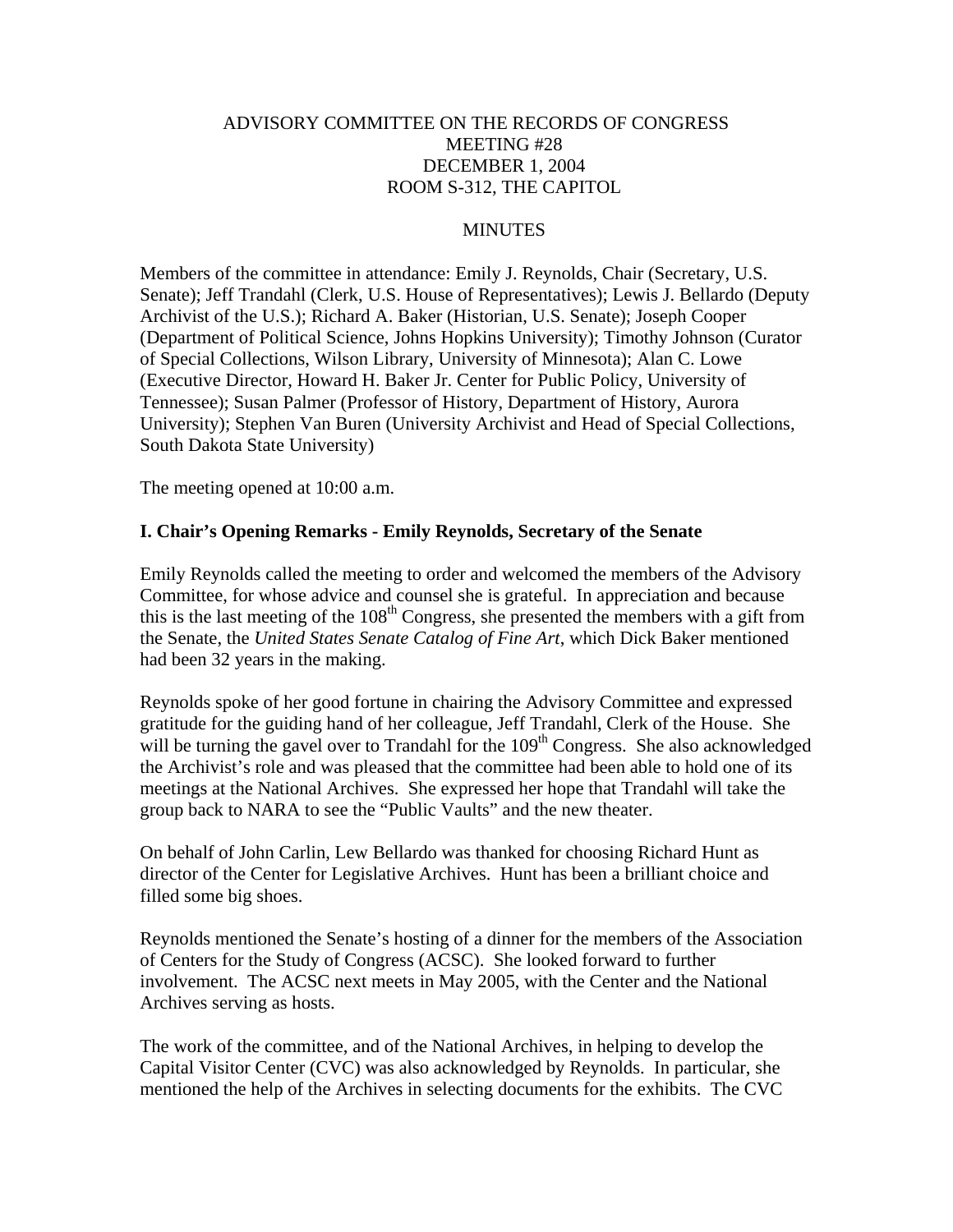will allow more of the public to see the great House and Senate documentary treasures in the Archives. The committee members were especially helpful in providing counsel on the orientation film. Donna Lawrence, the film's producer, has taken the comments to heart, and Reynolds said the film is on track to be a fine production and will reflect the comments provided by the committee.

# **II. Recognition of the Co-Chair - Jeff Trandahl, Clerk of the House**

Jeff Trandahl updated the committee on activities of the Clerk's Office, mentioning the involvement in the state funeral for President Reagan, the planning for the CVC, and the planning for the 109<sup>th</sup> Congress. On January 6 he and Reynolds have the Electoral College and then, in February, they will get their lives back.

Trandahl mentioned the interest over the years in the position of House Historian. After an advertising and interviewing process, a few candidates have met with the Speaker, and Trandahl is hopeful that soon the Historian's chair at the Advisory Committee will be filled. The House Historian will add to the incredible work done by the Office of History and Preservation.

That office has begun an oral history program, which currently focuses on former senior staff people, but will expand to include members.

Trandahl thanked Baker and Ken Kato for all their efforts to update the *Biographical Directory of Former Members of Congress*. It is an enormous project, which should be ready for publication in the 109<sup>th</sup> Congress. The electronic version gets 30,000 hits a day, a sign of the value of the biographical information.

Trandahl concluded by thanking Reynolds and highlighting the extraordinary working relationship between the House and Senate through their offices.

# **III. Recognition of the Deputy Archivist of the United States - Lewis Bellardo**

Reynolds welcomed Bellardo to the meeting. She asked that he convey to Governor Carlin that the committee will miss him in the future as his term comes to an end. He has done a fantastic job for the country and for the committee. Bellardo replied that Carlin has considered it an honor to be a member of this committee.

Bellardo thanked Reynolds, Trandahl, and the entire committee for their support of the Center for Legislative Archives and the Archives in general.

Bellardo mentioned some exciting events this past fall, including the opening of the new theater and the Center for Documentary Film. A few weeks ago the "Public Vaults" exhibit opened. The concept behind the exhibition is to tell of the story of American history through documents, hundreds of which have never been publicly displayed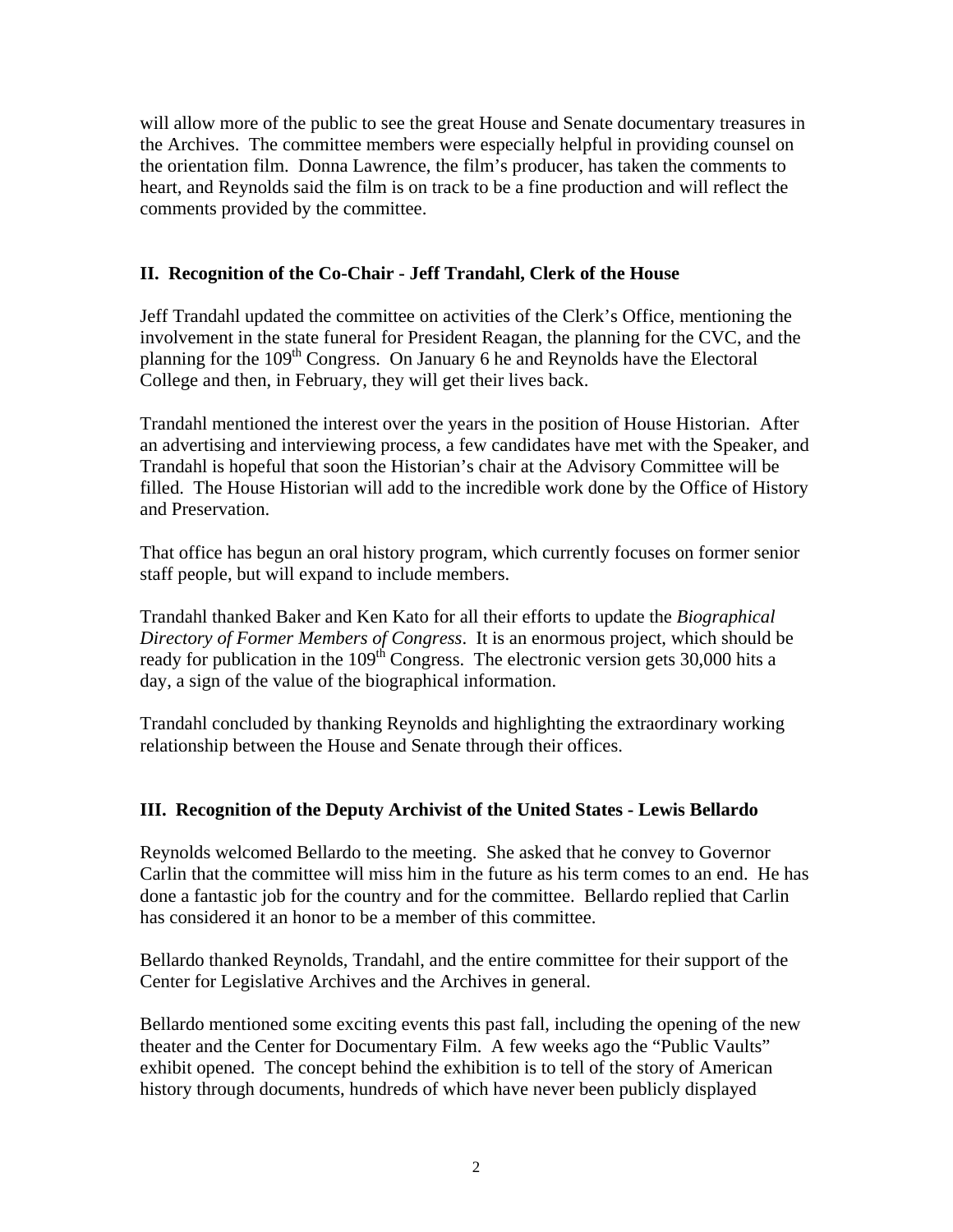before. The exhibit also gives the public the sense of walking behind the scenes into the Archives' stacks. Bellardo invited the committee members to see the exhibit.

Disney's "National Treasure" movie has opened, and although the Archives cannot claim credit for it, it certainly does publicize the Archives. Bellardo invited the committee to look at the National Archives website where they will see what is really on the back of the Declaration of Independence, the key to the mystery in the film.

Bellardo reported on the Electronic Records Archive (ERA) program, which continues to move forward. The Archives is currently in the midst of design contracts with two vendors. It is expected that a development contract will be awarded by the end of the summer of 2005. The solution to the long-term preservation of electronic records is on the horizon. It is of tremendous importance to the Congress and Federal agencies as well as to the private sector.

Lastly, Bellardo thanked the staff of the Center for Legislative Archives. Hunt is a tremendous asset to NARA as a whole, as are all the members of the staff. Patsy Welch, Janet Davis, Bill Davis, Ed Schamel, Rod Ross and others helped Bellardo survive when he joined the Federal government from the Georgia Historical Society, which had a total staff of four.

Reynolds asked Bellardo how closely NARA worked with the filmmakers of "National Treasure." Bellardo responded that the filmmakers reached out to NARA early on and presented the script for NARA to review. NARA is pleased by the positive depiction of the conservator in the film.

Reynolds and Trandahl mentioned that they missed the "Public Vaults" opening reception since Congress was in session. Hunt said after the meeting he would be leading a tour of the exhibit for interested members.

# **IV. Approval of the Minutes of the Last Meeting**

Reynolds moved to approve the minutes from the last meeting. They were approved.

# **V. Institute on Congress and American History – Joseph Cooper**

Reynolds spoke of the extraordinary opportunity several people in the room, including herself, had the previous June when they attended the "Institute on Congress and American History" organized by Mike Gillette in Austin, Texas. This was a remarkable program, and she hopes it will be emulated across America for school teachers to learn how Congress operates and the significant role Congress has played throughout American history. Reynolds then asked Joe Cooper to brief the committee on the Institute.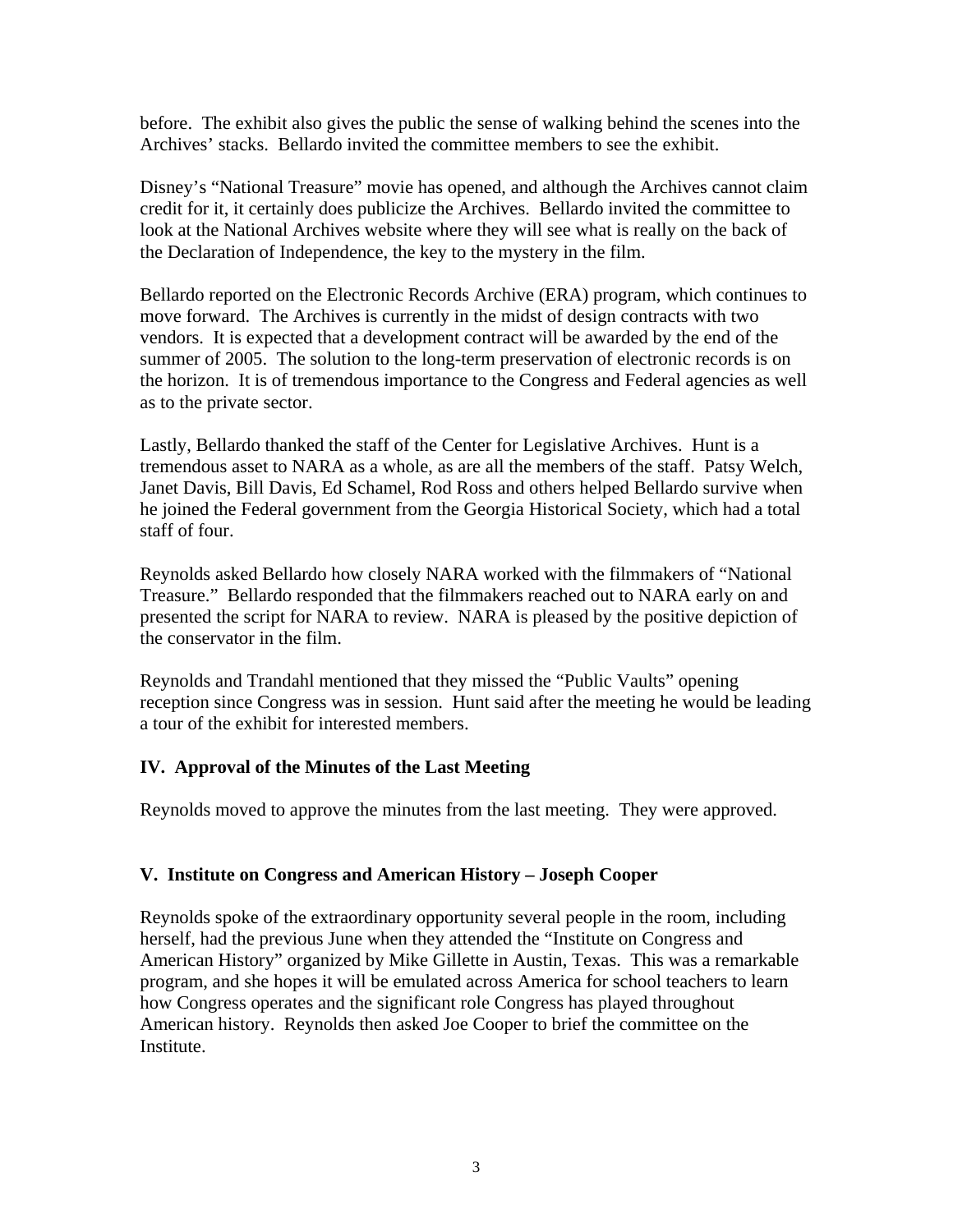Joe Cooper reported that the Institute was sponsored by NEH, LBJ Library, NARA, University of Texas, and Humanities Texas, and was held at the LBJ Library. Two groups participated: the first consisted of approximately 50 teachers of American history and government in Texas high schools, nominated by the Texas Congressional delegation. The second group was comprised of 50 or so people who had a professional interest in, or knowledge of, the Congress. This latter group included former members of Congress - Representatives Stephen Horn, Lindy Boggs, John Brademus - and professional staff members. Reynolds, Gerry Vans, Ken Kato, Don Ritchie, and Dick Baker attended. In addition, there were press people, representatives from NEH including its director, Bruce Cole, NARA staff including Hunt, Michael Kurtz, John Constance, Martha Grove, and Christine Blackerby, representatives from Congressional Policy Centers, and academics.

The institute focused on Congress and representative government, with an exploration of many topics and themes, including Congress and the President, Congress and impeachment, and Congress and the press. The institute lasted 5 days and consisted of a combination of formal presentations and hands-on workshops covering substantive topics such as Congress and the Civil Rights Act of 1964, and on the most effective ways to bring historical records into the classroom. The two groups interacted during sessions and meals. The teachers evaluated the program very highly. The institute was an outstanding success and related well to the enterprise of the Advisory Committee, which is to preserve and make available information about Congress. Hopefully it will serve as a model that other congressional centers can emulate.

Hunt mentioned that the Institute provided a great opportunity for the Center to field test its educational publication with the teachers in a classroom setting. It was well-received. Hunt also remarked on the two unique dimensions of the Institute that made it a great success. One was the focus on content. In the educational arena, there are a great number of workshops on how to teach, but few focus on what to teach. There is also a dearth of material on Congress. Teachers came out of the experience loaded with information and insights about Congress that they could take back to the classroom to share with their students. Two, the teachers were treated like VIPs. The respect shown to them, and the care given to make sure their needs were met, were spectacular.

Reynolds mentioned that it was poignant to be at the LBJ Library the day after President Reagan was buried in California. It brought everything home to her about the importance of what we do and the importance of helping teachers and, through them, young people.

Alan Lowe reported that he came back from Texas enthusiastic about holding such an institute in Tennessee. The Baker Center is planning a full week of sessions in June 2005 exploring the relationships between the Congress and the Presidency. Lowe learned a lot from the teachers in Texas. The Baker Center is fairly new and is working on the best way it can help teachers to combat civic illiteracy. They have already signed up partners, including the Center for Civic Education, and talked to local teachers who are very excited about the program.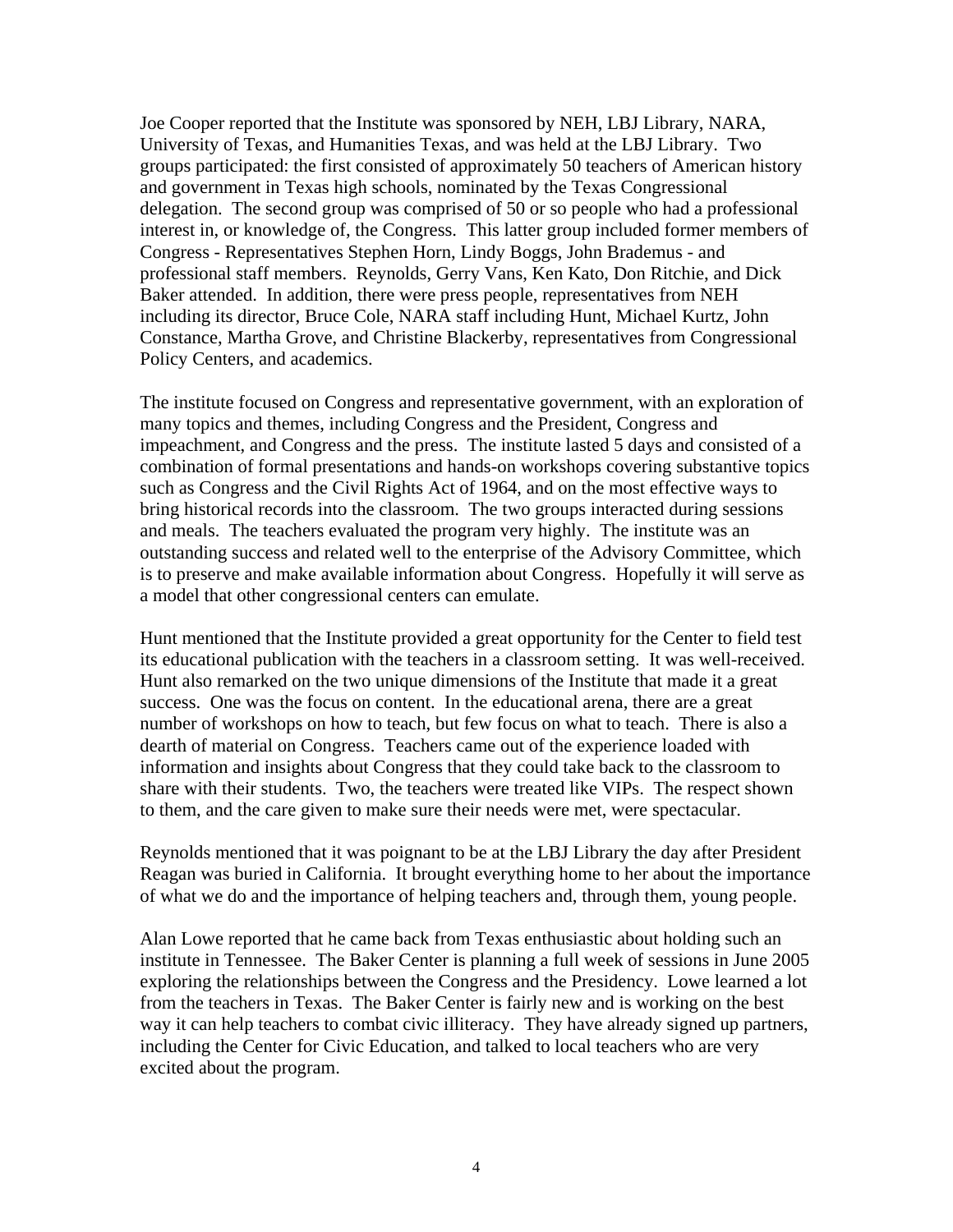Cooper mentioned that the work of the committee has aided in bringing together congressional policy and research centers to form the ACSC, and now this association gives the committee an arm that it hasn't had in the past. Hopefully the centers will continue to work together and with the committee.

Reynolds remarked that as a Tennessean, it killed her that Texas went first but she is glad that Tennessee will be following it up. She is proud of Lowe for taking the initiative to hold the next institute. She asked Hunt to relay her thanks to Gillette for organizing the Institute.

# **VI. Senator Daschle's Papers - Stephen Van Buren**

Stephen Van Buren spoke about Senator Daschle's papers and thanked Karen Paul for her work, which has made his job easier in getting ready to accept the Daschle papers. Eight years ago, Daschle first indicated his intent to deposit his papers at South Dakota State University with a memorandum of understanding. Van Buren joined South Dakota State University 3 years ago and immediately began planning for the papers. For understandable political reasons, the Senator considered it unwise to be public about his intent to deposit his papers, which limited what could be done before transfer of the papers. Van Buren concentrated on making sure there was adequate space and that staff was ready. Now he is convincing the University of the importance of the collection.

The Daschle papers are of great importance to the Upper Great Plains. Van Buren sees a fantastic opportunity to set up a center for the study of Congressional politics in that diverse area. He hopes it will be a magnet for other congressional papers in the region.

Regarding Daschle's papers, there are 1500 boxes and up to one terabyte of data in the initial transfer. The University has room for twice that quantity of paper records. The electronic records in the collection have been preserved and the University has a dedicated server for them.

Hunt asked about the access policies governing the collection, and about their strategy to preserve electronic records. He suggested that the National Archives has expertise in that area which it could share. Van Buren replied that certain portions of the papers have been identified as very valuable and useful and will be available immediately. There is a standard access restriction on a large part of the collection. As for the electronic records, Van Buren does not yet have the equipment they need, and he is not adverse to seeking outside expertise if necessary.

Tim Johnson asked about the papers of other departing Members of Congress. Paul reported that a couple of collections are staying in private hands but that most are going to repositories. She has talked to the offices and distributed the handbook on closing an office. She has also sent the handbook to the repositories receiving the papers because there are a lot of things the repository archivist has to follow through on.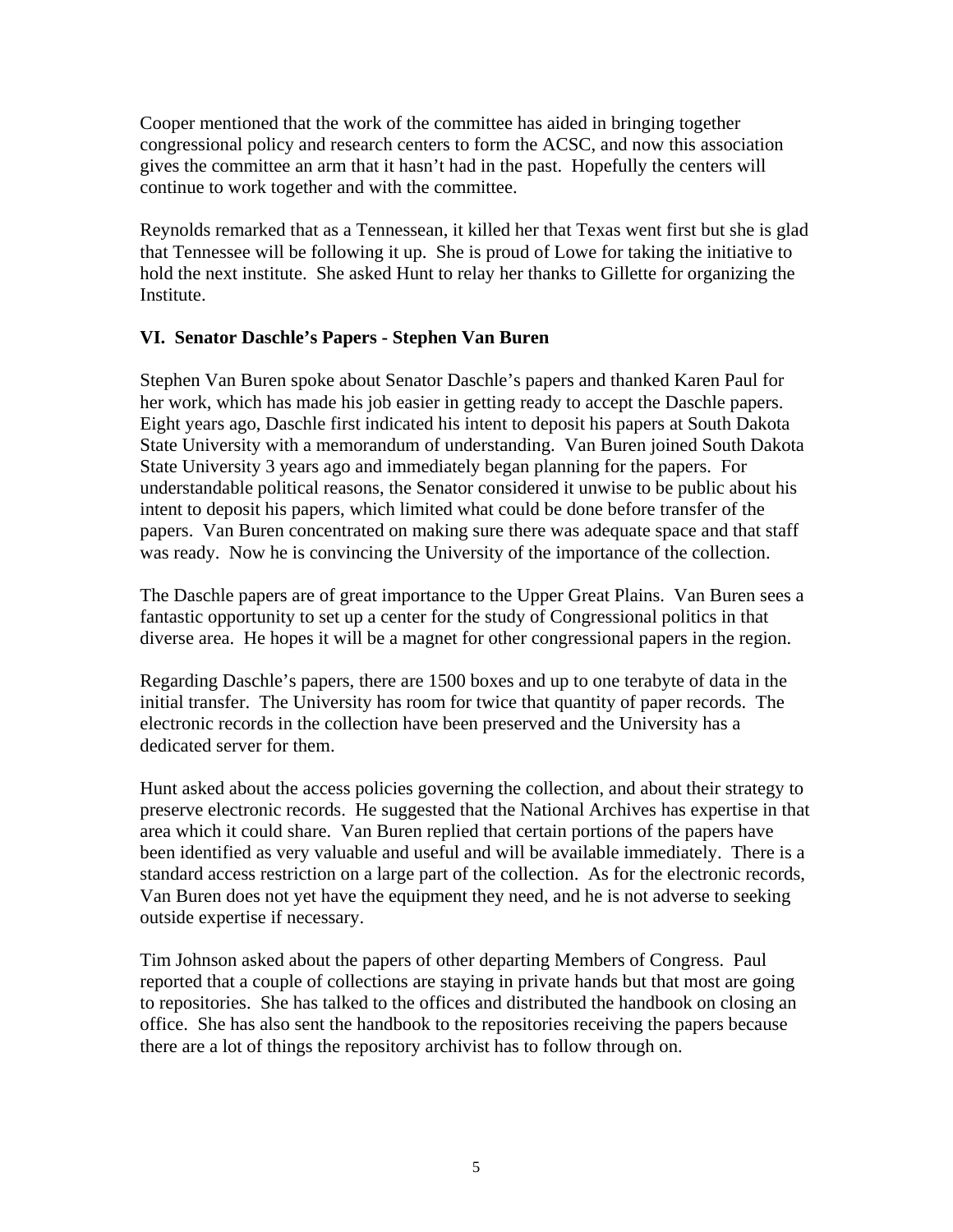Trandahl talked about the proactive approach adopted by the Senate Archivist and the House Office of History and Preservation. They visit Members, House and Senate offices, and committees in advance and explain what personal papers and official records should be saved and how. The sheer number of Members, and the typical short window of time, are challenges to the timely communication of records management guidelines and the proper disposition of records and papers

Cooper noted that it is interesting that presidential papers and presidential libraries get so much support from the Federal government, but congressional papers get minimal or no support. A lot of scholars are deterred from using congressional papers because of their complexity and dispersion. Unless they have a specific interest in a particular Congressman or Senator, the inclination of political scientists who are interested in public policy is to not use congressional papers. We need to figure out how to overcome this immense hurdle.

Paul indicated that she hopes that the congressional centers, represented in ACSC, will become the central place for political and congressional research in their home states. These centers also need to be proactive and make contacts with Members of Congress early on to offer assistance with their papers.

Cooper noted that the interaction between centers and congressional staffs over the past decade has been commendable.

Trandahl spoke about the money issues. Centers are growing and doing well but do not have the financial resources to take everything that is available. The question will soon become -- how do we help states or centers in terms of financial support?

Cooper hoped that when centers were joined across the country they would have a presence as a national entity that an individual center would not have.

Hunt mentioned that at the upcoming May meeting of the ACSC, the centers would discuss two potential collaborations. The first would focus on a conference to evaluate the current state-of-the-art of congressional scholarship and would propose a directed research agenda to advance the study of Congress. The second would explore collaborative approaches to the creation of web-based digital content.

Reynolds thanked Van Buren for his leadership with Senator Daschle's papers.

#### **VII. Senate Governmental Affairs Committee Electronic Records - Karen Paul**

Paul reported on the Senate Governmental Affairs Committee's electronic records archiving project. This represents the Senate's first significant archiving project in the electronic area. It provided the Senate an opportunity to work with the National Archives to develop a protocol for the transfer of electronic records to the Archives for preservation.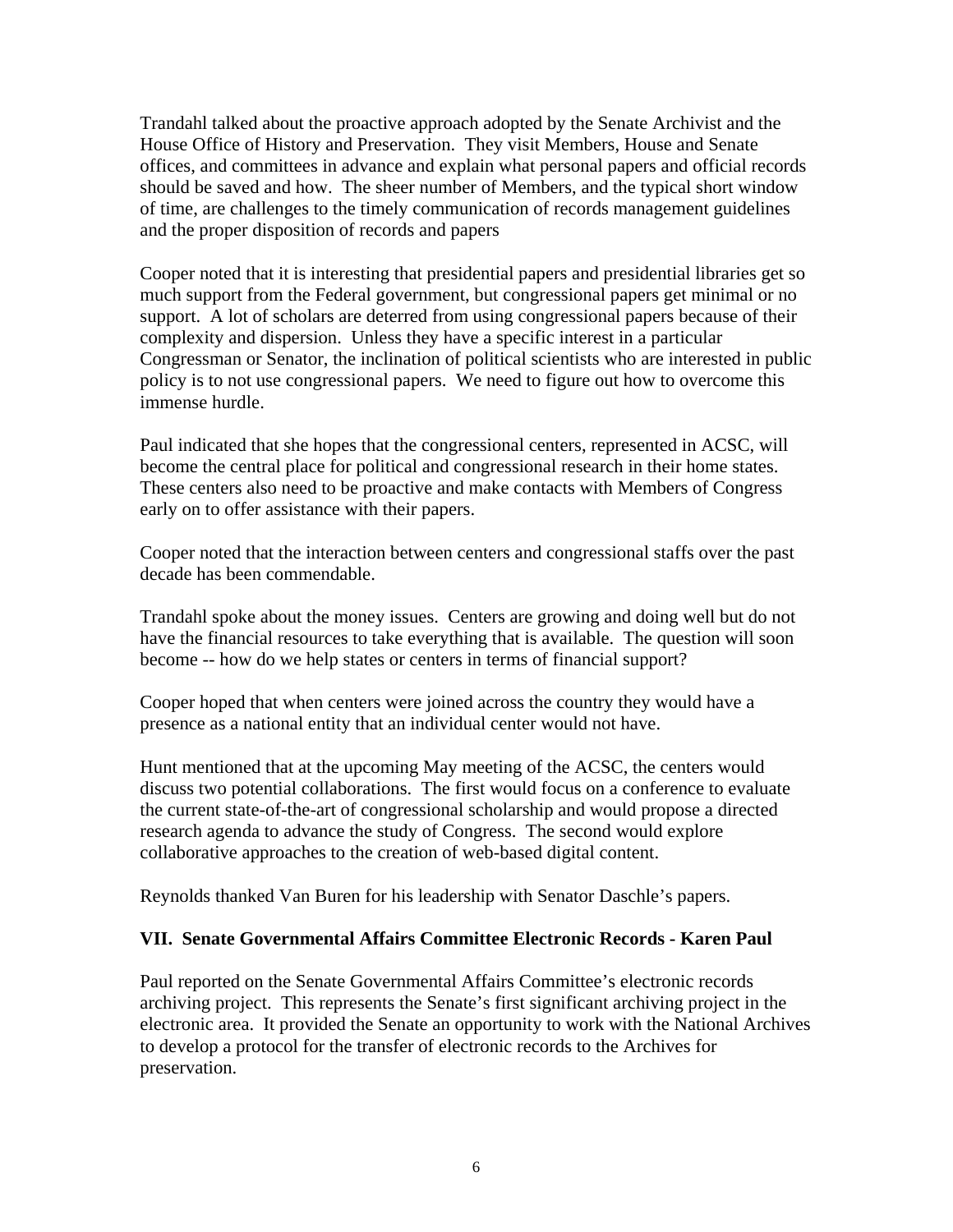Paul would like to see this archiving project duplicated by other offices.

Paul explained the origins of the project. She had met last July with Elisabeth Butler, the Archivist for the Committee, and Amy Newhouse, the chief clerk, to discuss the importance of making the staff aware that they must print out their electronic files and file them in order to save records on significant legislation or issues. Newhouse mentioned that the Committee would soon be holding no fewer than ten hearings on intelligence reform. Because of the short time span and because the committee was getting detailees from other offices, it was feared that no documentation would be captured. Butler prepared a memo for the staff and detailees, explaining the importance of documenting such significant work.

Butler spoke about meeting with the 6-8 detailees to the committee and devising a plan to preserve their emails. After the systems administrator provided a software program to archive emails, Butler encouraged the staff to archive their email since they knew best what emails were relevant to the issues they were working on. Using the same software program, Butler then converted the emails into html format so she could read and appraise them. Personal email was not included.

The systems administrator also gave her access to h:/ drives of both majority and minority staff. Butler was able to access files such as memorandum, analysis papers, powerpoint presentations, and spreadsheets which ordinarily would not have been printed out and saved. She joined these with the emails, all arranged by staff member, to provide a full picture of an issue such as homeland security or national intelligence reform. After appraising all the files, Butler burned them onto CDs. So far she has successfully preserved the files of at least two detailees who have left the Committee. When the intelligence reform legislation is completed and the other detailees leave, she will also get their files.

Paul remarked on the level of trust Butler has within the Committee and how remarkable it is that she was able to get access to and appraise files of both Democratic and Republican staff. Twenty years from now when researchers gain access to the records, they will know exactly what they need to consult based on the work of Butler in combining files and giving the files context.

Paul spoke of the need to encourage other committees to follow suit when an important issue comes along. This requires the cooperation of records' creators, receivers, and systems administrators. There are a lot of lessons to be learned from this.

Hunt applauded the efforts of Paul and Butler.

Paul thanked Hunt and Bob Spangler, technical expert from NARA, for their help in setting up a protocol for the transfer of the electronic records.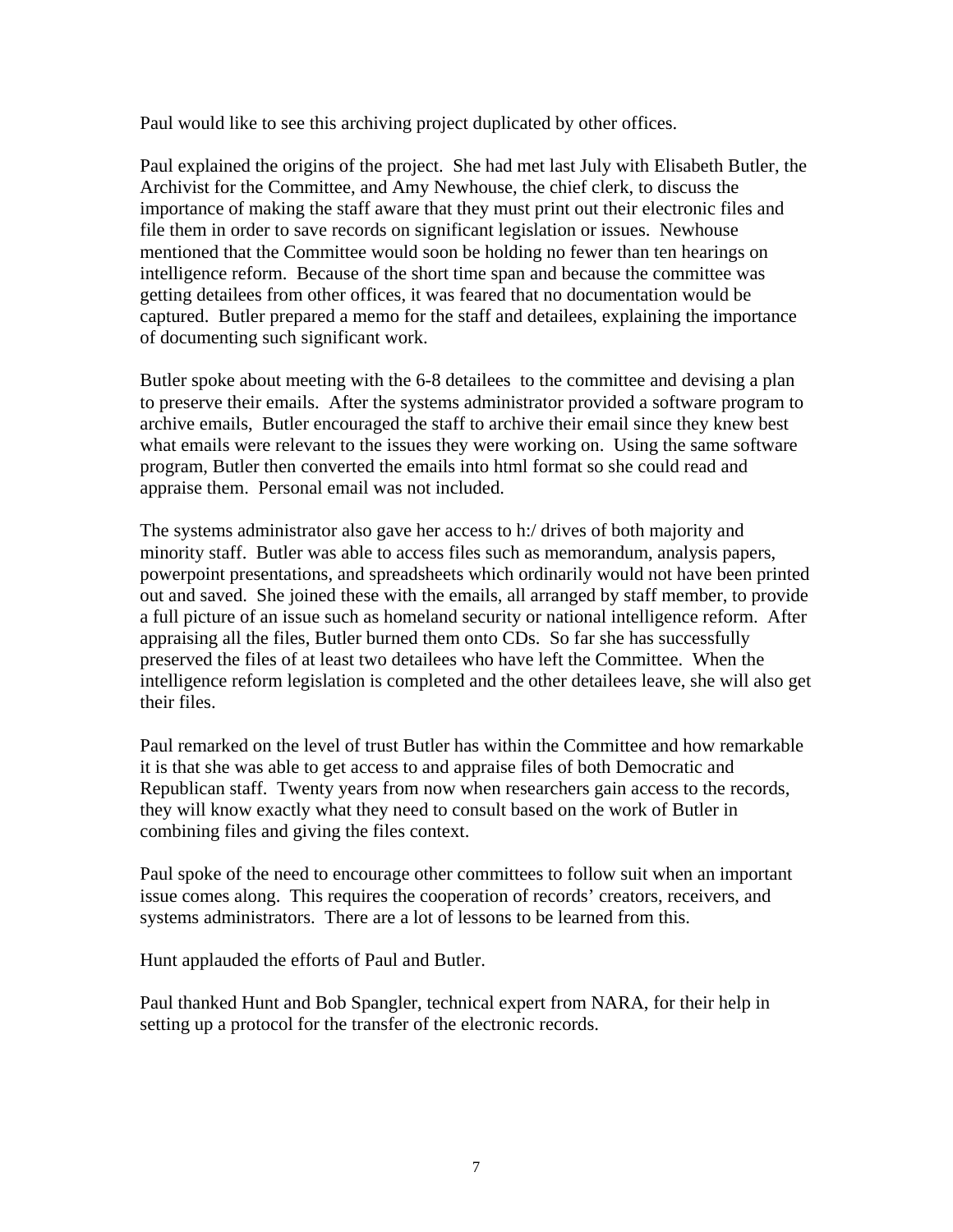A committee member asked how many committees have this kind of archival support? Paul noted that in addition to the Committee on Governmental Affairs, the Senate Finance Committee employs an archivist, Josh LeVasseur.

Cooper inquired as to what explains the willingness of those committees to have archival support? Paul answered that there is a different chemistry in each committee. In the case of the Finance Committee, former Senators Roth and Moynihan both had a personal interest in hiring an archivist. LeVasseur, seated in the audience, added that three storage areas filled with files also prompted the committee to hire an archivist. In the case of Governmental Affairs, Paul noted that they were having trouble retrieving records they thought they had transferred to the Archives, but had not. Butler added that her work was made easier because there was an archivist preceding her, Tom Eisinger, so the committee was already aware of the importance of saving records.

Reynolds wondered about additional ways the House and Senate could communicate the importance of archiving records to their respective communities. This is a constant challenge.

Paul mentioned the records management seminars and the tour of the Archives for the chief clerks as opportunities to summarize and share this information with the clerks.

Cooper asked about giving the committees "records check-ups" periodically.

Paul said she now has a database where she can track the series of records committees are sending to the National Archives. Starting this year, she will meet once a year with committees to review what they have or have not transferred to the Archives.

She has also put together a job description for a committee archivist and will publicize that in the new records management handbook. As she receives resumes from archivists, she sends them out to committees, suggesting they think about hiring an archivist.

Baker asked Paul if it would be appropriate to put together a strategy paper or a lessonslearned paper based on the specific experience with the Governmental Affairs committee. This would help to enlighten members of this committee and perhaps have an afterlife of enlightening others.

Paul responded that this was a good idea. She could use such a paper to communicate with committees, especially if the Advisory Committee approved it.

Baker mentioned that if committees want to increase their budget they must go before the Rules Committee. Perhaps the Rules Committee could ask a question about the committee's records management. If the Rules Committee agrees, the type of document Paul has just volunteered to prepare might help the Rules Committee understand the issues better and then they can force some compliance.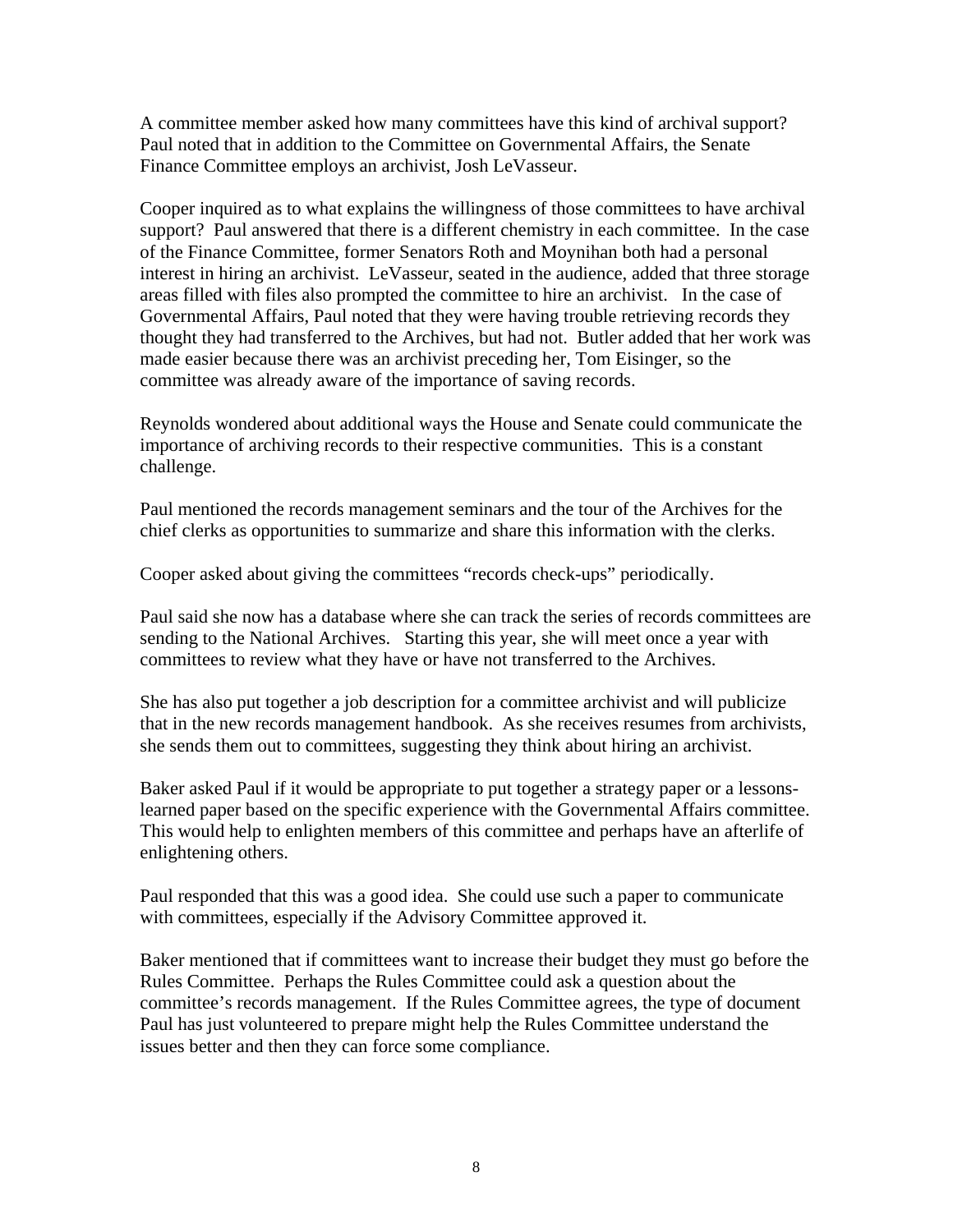Cooper said it might not be productive to present the issue as an archives problem but rather as a records management problem, since staffers have other priorities than preserving the record for the future. If effectiveness and efficiency were emphasized that might help sell the idea.

Paul stated that she has begun to use the argument that given critiques over the past year on the level of congressional oversight and the quality of it, records management is critical to do the job well.

Bellardo said a similar appeal has resonated with executive branch agencies. By emphasizing how proper records management helps with management and oversight, executive branch staffers are more likely to want to save their important records for an understanding of how we got to where we are.

Reynolds thanked Paul and Butler for their work. She mentioned she happened to visit the Historical Office when Paul and Baker heard the news from Butler, and one would think they had broken into Fort Knox, such was the excitement.

# **VIII. Mail Irradiation Issues - Lawrence Hudson**

Hunt spoke about the irradiated mail challenge as being of particular importance to the Archives as our statutory responsibility is to save records of historical and intrinsic value. It is understandable why the mail has been treated with radiation the last few years, but NARA's Preservation Program was anxious for the committee to take another look at the challenge and invited Dr. Lawrence T. Hudson, a research scientist at the National Institute of Standards and Technology (NIST), to speak about the new proposed optimized mail irradiation process.

Dr. Hudson reported that when the crisis first occurred, the Post Office asked the White House Office of Science and Technology Policy for technical expertise. NIST then became involved. NIST is not only in charge of weights and measures for commerce, it is also in charge of physical measurements of all quantities, including irradiation levels used to sanitize the mail. Another key player in the task force that deals with irradiated mail is the Armed Forces Radiobiology Research Institute. NIST also works with NARA and the Legislative Mail Task Force. NIST designed the original response to the crisis and now has designed an optimized process that tries to reach a better balance of risk and reward. They have achieved scientific consensus on the new process, but are still working on achieving official consensus.

After the anthrax scares, it was decided the best way to sanitize bulk mail was to irradiate it either with electrons or with x-rays. NIST tested the mail to measure the dosage of irradiation being administered. They used bugs as biological indicators to determine the dosage.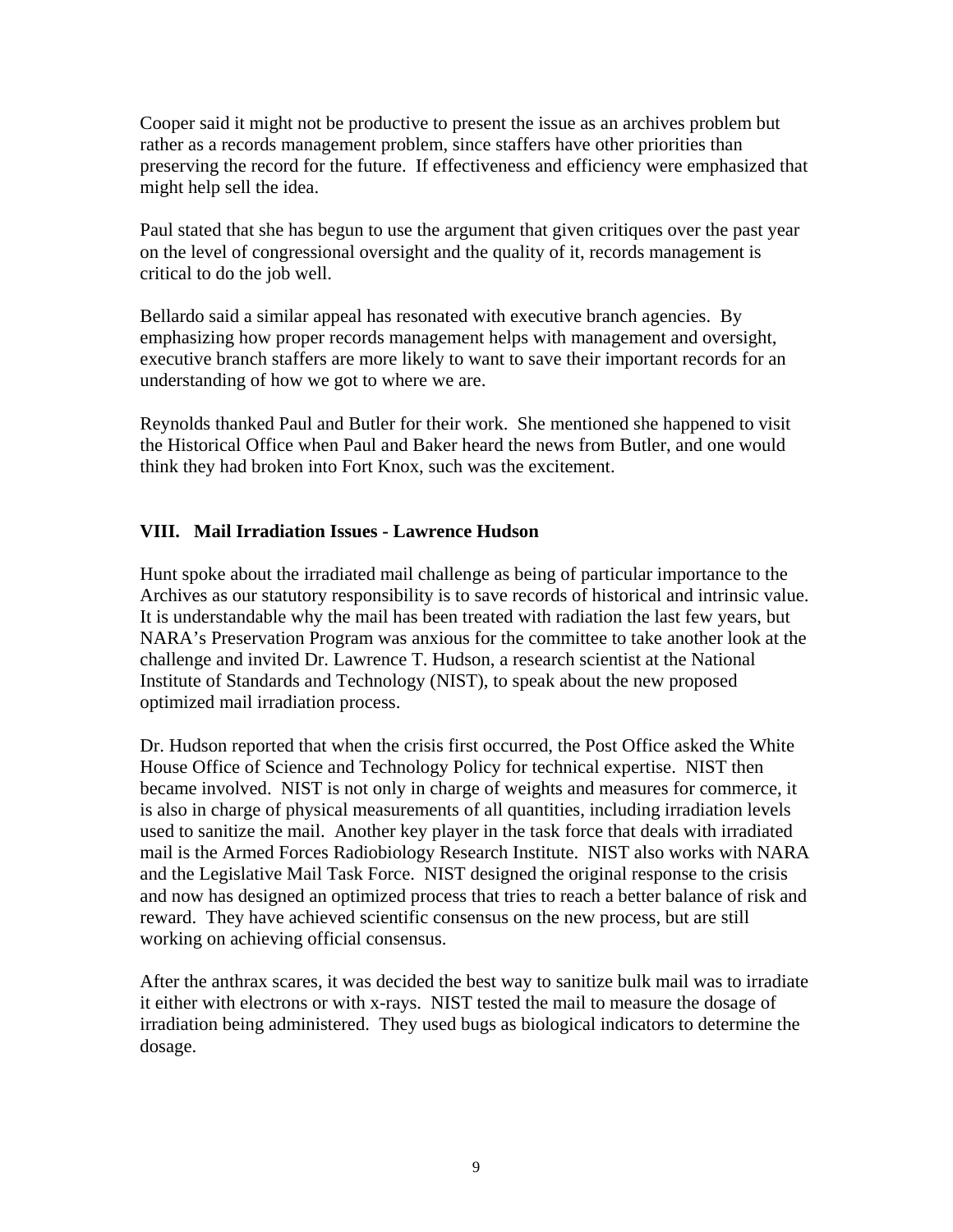Most mail is currently irradiated with electrons. Mail passes under a curtain of electrons on conveyors. The key problem with using electron irradiation is that the electrons do not go all the way through the product. The product must be irradiated again, which subjects the mail to additional heat and damage. NIST wanted to determine the maximum and minimum doses that a tray of letters receives. They have to design to the minimum target dose. There is the risk that letters will get a higher dose than needed and are therefore subject to damage.

X-rays are the proposed solution in the new optimized process. NIST has found that using x-ray irradiation at half the dose represents the optimized process. However, it is difficult to know where to set the minimum dose because one doesn't know how much biopathagenic materials may be put in an envelope. Determining the lethal dose of anthrax is difficult. From animal studies it is extrapolated that around 8000 spores will kill every other person. For immune-suppressed persons only a few hundred spores may be lethal.

Mail irradiation should be seen as one component of the safety process. Another component is educating people about what to do if they open a letter with white powder in it.

Another factor to consider is the dispersal of the material. The present process irradiates down to zero. However, the difference between the number of spores in a letter and the number inhaled into the lungs is huge (a factor of 10 to the  $4<sup>th</sup>$ ). One margin of safety that can be optimized from this process is rather than irradiating all the way down to zero, irradiate less spores knowing that if a small amount of spores are left alive the chances of them being inhaled are slim. Irradiating to zero spores means more chemical vapors are released so lowering the dose is a good thing. The Library of Congress lab looked at the chemical properties of paper and found that paper decays when irradiated, so lowering the dose helps preserve paper.

In conclusion, the science supports the application of the optimized process using x-ray beam technology, which is currently employed to treat parcels, to all mail. This will meet the risk and result in less damage to the mail, which comprise records early in their life cycle. Hudson hoped that the Legislative Mail Task Force would look at the issue again and consider the adoption of the new optimized process.

Reynolds and Trandahl indicated that they would raise the issue with appropriate officials.

#### **IX. Activities Report of the Center for Legislative Archives – Richard Hunt**

Richard Hunt referred the committee to the annual report of the Center included in the briefing books, which describes the Center's programs, services, and accomplishments in detail. He attributed the year's success to the extraordinarily capable staff at the Center, as well as significant contributions made by selected NARA staff tasked to help advance the Center's mission. The best evidence of the staff's capabilities was offered by the way